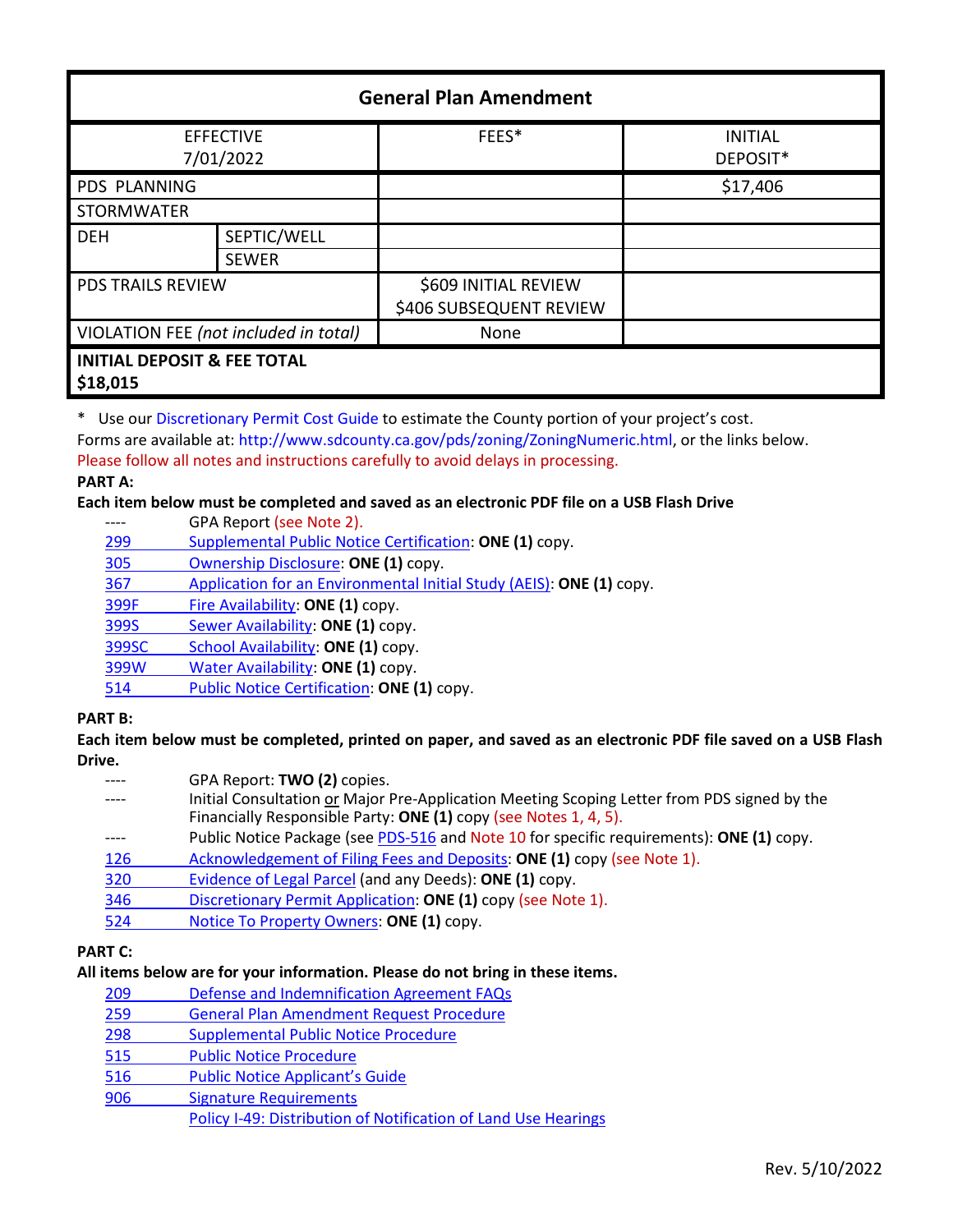### **NOTES:**

## 1. **IMPORTANT:**

A Registered Property Owner **MUST SUBMIT** a **Signed Letter of Authorization** for an Agent if; An Authorized Agent signs the PDS-346 form and is not the registered owner of the parcel. Or, the parcel is owned by two or more registered owners. Or, not all of the registered owners are signing the PDS-346 form. Or, the Authorized Agent is not the Financially Responsible Party. Or, the parcel is owned by a Corporation.

### **ADDITIONALLY:**

Financially Responsible Party **MUST SIGN** form PDS-126. Financially Responsible Party **INFORMATION MUST MATCH EXACTLY** on form PDS-126 Authorized Agent **may sign** form PDS-346 **ONLY IF ATTACHED** to a **Signed Letter of Authorization.** 

- 2. Save the GPA Report as an electronic PDF file onto ONE (1) USB Flash Drive. Provide only ONE (1) USB Flash Drive. Submit only the requested files. Files CANNOT have any security restrictions or passwords. Please name the PDF file GPA Report. Please note: the USB Flash Drive will not be returned.
- 3. Numbering GPA's: DO NOT USE the first four GPA's for the year (GPA 16-001, 002, 003, 004). These will be used as "batching" numbers during the year and will be assigned when necessary by a planner. The first individual (over the Counter) GPA for 2016 will be GPA 16-005.
- **4. A Major Pre-Application Meeting is MANDATORY prior to the submittal of this application.**
- 5. At INTAKE: One (1) hard copy of the Initial Consultation or Major Pre-Application letter from PDS signed by the Financially Responsible Party or; One (1) hard copy of the form waiving the Major Pre-Application Meeting MUST be submitted by the applicant. Techs: Check Accela to be sure the applicant has completed a Major Pre-Application Meeting. If not, we cannot accept the submittal.
- 6. Project goes to local Community Planning Group and/or Design Review Board for recommendation.
- 7. Use the same PROJECT # (not case #) as the Major Pre-Application when entering this application into ACCELA.
- 8. If project is a violation, plans must have Code Compliance Officer's stamp before accepting the application.
- 9. Your application package must be complete when you bring it in for submittal. The submittal process begins at the main "Check-In" counter on the first floor.
- 10. Notice of the application shall be given to all property owners within 1500' (feet) from the applicant's property and a minimum of 100 different owners. For example, if 100 different property owners cannot be found within a 1500' radius, the notice area shall be expanded until 100 property owners are available for notification. See table below for more details.

| 500' Min. Distribution Distance of<br><b>Public Notices; Min. of 20 Property</b> | 1000' Min. Distribution Distance of<br><b>Public Notices; Min. of 50 Property</b> | 1500' Min. Distribution Distance of<br><b>Public Notices; Min. of 100 Property</b> |
|----------------------------------------------------------------------------------|-----------------------------------------------------------------------------------|------------------------------------------------------------------------------------|
| <b>Owners</b>                                                                    | <b>Owners</b>                                                                     | <b>Owners</b>                                                                      |
| • Administrative Permits                                                         | • Agricultural Preserve Establishment/                                            | • General Plan Amendment                                                           |
| • Habitat Loss Permits                                                           | Disestablishment                                                                  | • Rezone                                                                           |
| • Minor Use Permits                                                              | • Alcoholic Beverage License                                                      | • Specific Plan Amendment                                                          |
| • Open Space Encroachment                                                        | • Open Space Vacation                                                             | • Major Use Permit                                                                 |
| • Reclamation Plan                                                               | • Tentative Map (<50 lots)                                                        | • Tentative Map (>50 lots)                                                         |
| • Site Plan $($ < 10,000 sq ft.)                                                 | • Site Plan (>10,000 sq ft)                                                       | • Site Plan $(>25,000$ sq ft)                                                      |
| • Tentative Parcel Map                                                           | • Appeals of above projects                                                       | • Appeals of above projects                                                        |
| $\bullet$ Variance                                                               |                                                                                   |                                                                                    |
| • Wireless Facilities                                                            |                                                                                   |                                                                                    |
| • Appeals of above projects                                                      |                                                                                   |                                                                                    |